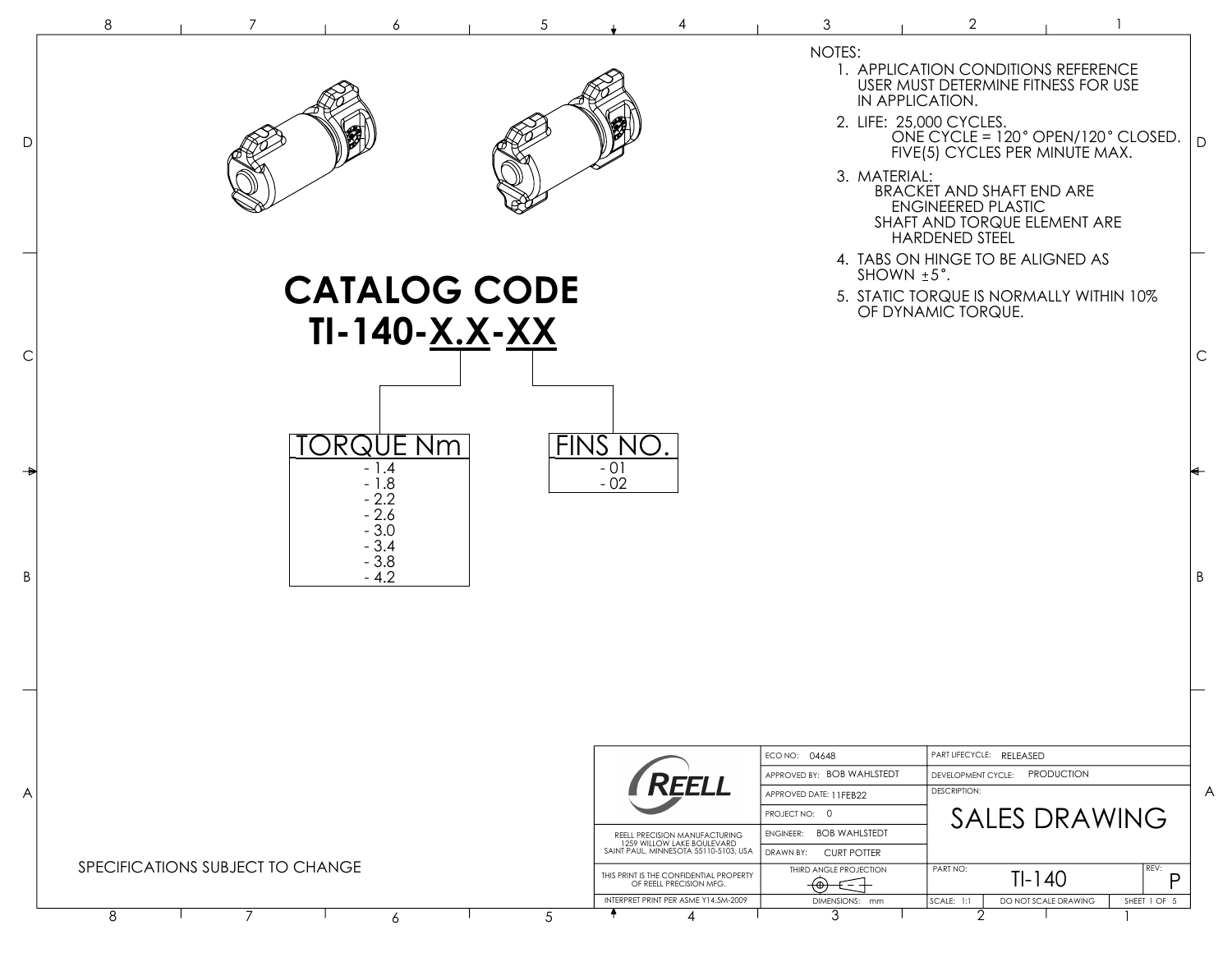|                    | 8              | 7                                |                 | 6                | $\sqrt{5}$                    |                                                                     | $\mathfrak 3$                         | $\overline{2}$                |                                      |             |
|--------------------|----------------|----------------------------------|-----------------|------------------|-------------------------------|---------------------------------------------------------------------|---------------------------------------|-------------------------------|--------------------------------------|-------------|
|                    | CATALOG CODE   |                                  | <b>TORQUE</b>   | <b>DYNAMIC</b>   |                               |                                                                     |                                       |                               |                                      |             |
|                    | <b>ONE FIN</b> | <b>TWO FINS</b>                  | CODE            | <b>TORQUE Nm</b> |                               |                                                                     |                                       |                               |                                      |             |
|                    | TI-140-1.4-01  | $TI-140-1.4-02$                  | $\overline{14}$ | $1.4 + 0.42$     |                               |                                                                     |                                       |                               |                                      |             |
|                    | TI-140-1.8-01  | $TI-140-1.8-02$                  | $\overline{18}$ | $1.8 + 0.45$     |                               |                                                                     |                                       |                               |                                      |             |
|                    | TI-140-2.2-01  | $TI-140-2.2-02$                  | $\overline{22}$ | $2.2 \pm 0.44$   |                               |                                                                     |                                       |                               |                                      |             |
| $\mathsf D$        | TI-140-2.6-01  | TI-140-2.6-02                    | $\overline{26}$ | $2.6 \pm 0.52$   |                               |                                                                     |                                       |                               |                                      | $\mathsf D$ |
|                    | TI-140-3.0-01  | TI-140-3.0-02                    | 30              | $3.0 + 0.60$     |                               |                                                                     |                                       |                               |                                      |             |
|                    | TI-140-3.4-01  | TI-140-3.4-02                    | $\overline{34}$ | $3.4 \pm 0.68$   |                               |                                                                     |                                       |                               |                                      |             |
|                    | TI-140-3.8-01  | TI-140-3.8-02                    | $\overline{38}$ | $3.8 + 0.76$     |                               |                                                                     |                                       |                               |                                      |             |
|                    | TI-140-4.2-01  | TI-140-4.2-02                    | 42              | $4.2 \pm 0.84$   |                               |                                                                     |                                       |                               |                                      |             |
| $\mathsf{C}$       |                |                                  |                 |                  |                               |                                                                     |                                       |                               |                                      | $\mathsf C$ |
| $\rightarrow$<br>Β |                |                                  |                 |                  |                               |                                                                     |                                       |                               |                                      | $\sf B$     |
|                    |                |                                  |                 |                  |                               |                                                                     |                                       |                               |                                      |             |
|                    |                |                                  |                 |                  |                               |                                                                     | ECO NO: 04648                         | PART LIFECYCLE: RELEASED      |                                      |             |
|                    |                |                                  |                 |                  |                               | REELL                                                               | APPROVED BY: BOB WAHLSTEDT            | DEVELOPMENT CYCLE: PRODUCTION |                                      |             |
| A                  |                |                                  |                 |                  |                               |                                                                     | APPROVED DATE: 11FEB22                | <b>DESCRIPTION:</b>           |                                      | A           |
|                    |                |                                  |                 |                  |                               |                                                                     | PROJECT NO: 0                         |                               | <b>SALES DRAWING</b>                 |             |
|                    |                |                                  |                 |                  | REELL PRECISION MANUFACTURING | ENGINEER: BOB WAHLSTEDT                                             |                                       |                               |                                      |             |
|                    |                |                                  |                 |                  |                               | 1259 WILLOW LAKE BOULEVARD<br>SAINT PAUL, MINNESOTA 55110-5103, USA | DRAWN BY: CURT POTTER                 |                               |                                      |             |
|                    |                | SPECIFICATIONS SUBJECT TO CHANGE |                 |                  |                               | THIS PRINT IS THE CONFIDENTIAL PROPERTY<br>OF REELL PRECISION MFG.  | THIRD ANGLE PROJECTION<br>$\bigoplus$ | PART NO:<br>$TI-140$          | REV:<br>P                            |             |
|                    | 8              | $\overline{7}$                   |                 | 6                | 5                             | INTERPRET PRINT PER ASME Y14.5M-2009<br>4<br>4                      | DIMENSIONS: mm<br>3                   | SCALE: 2:3<br>2               | DO NOT SCALE DRAWING<br>SHEET 2 OF 5 |             |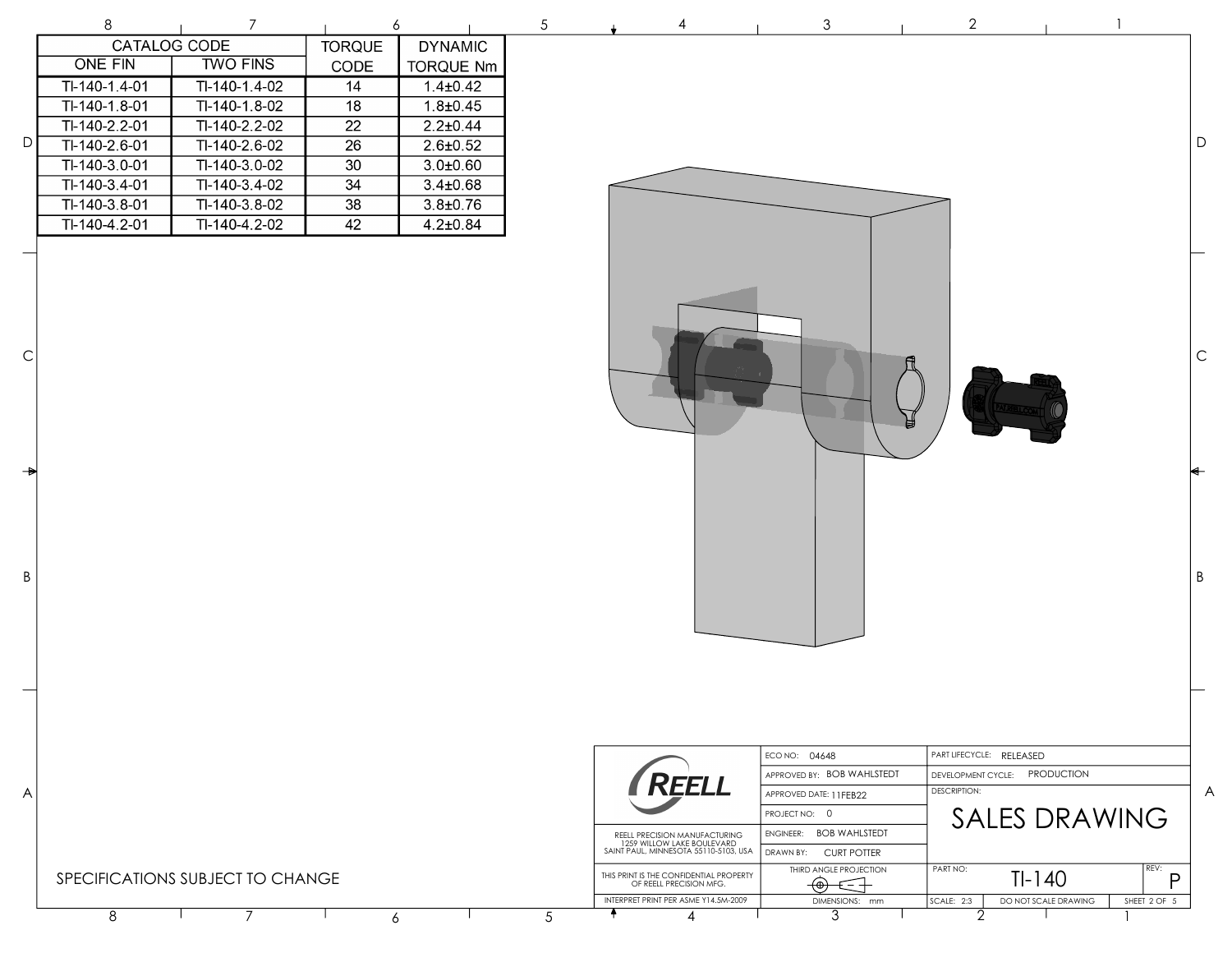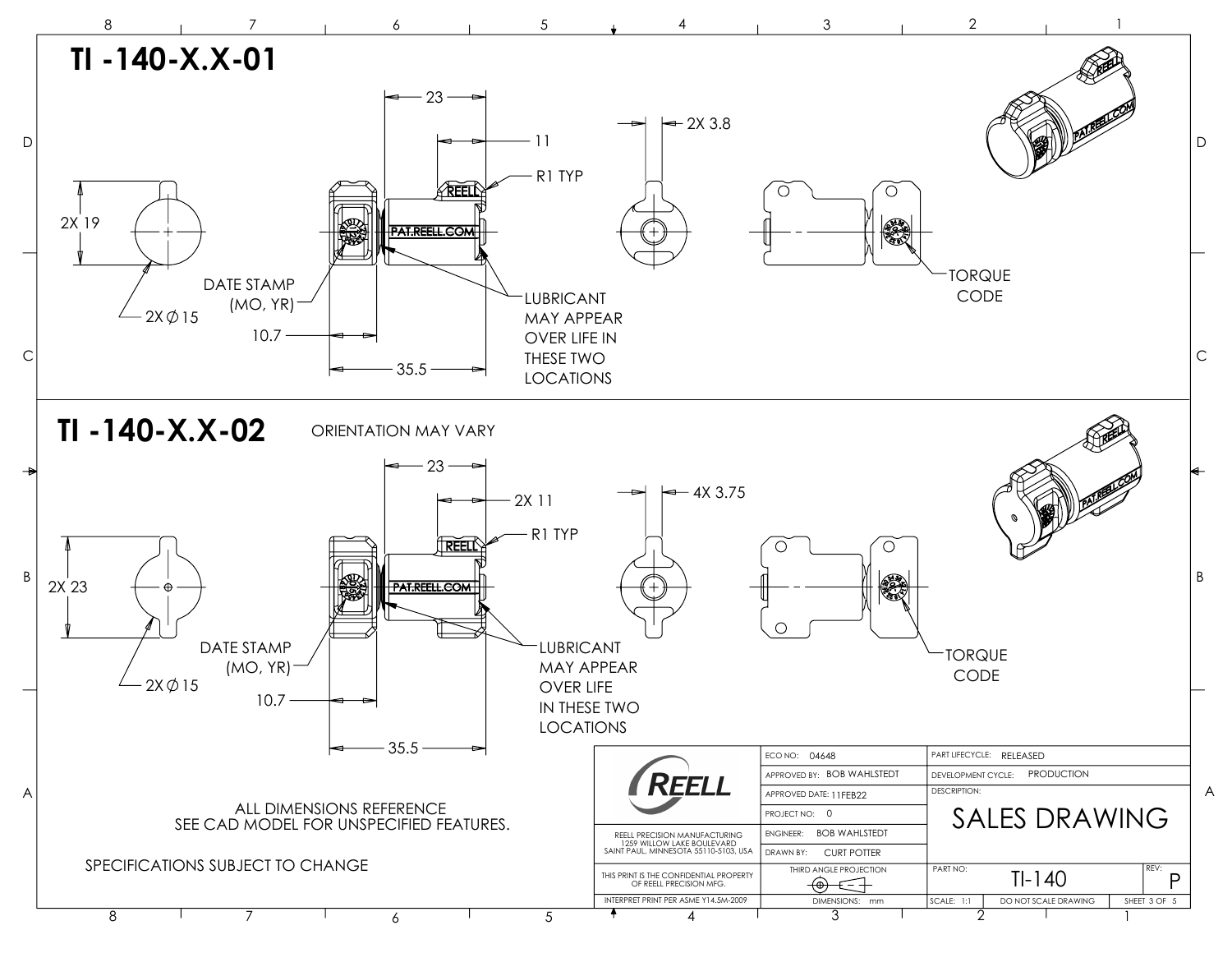